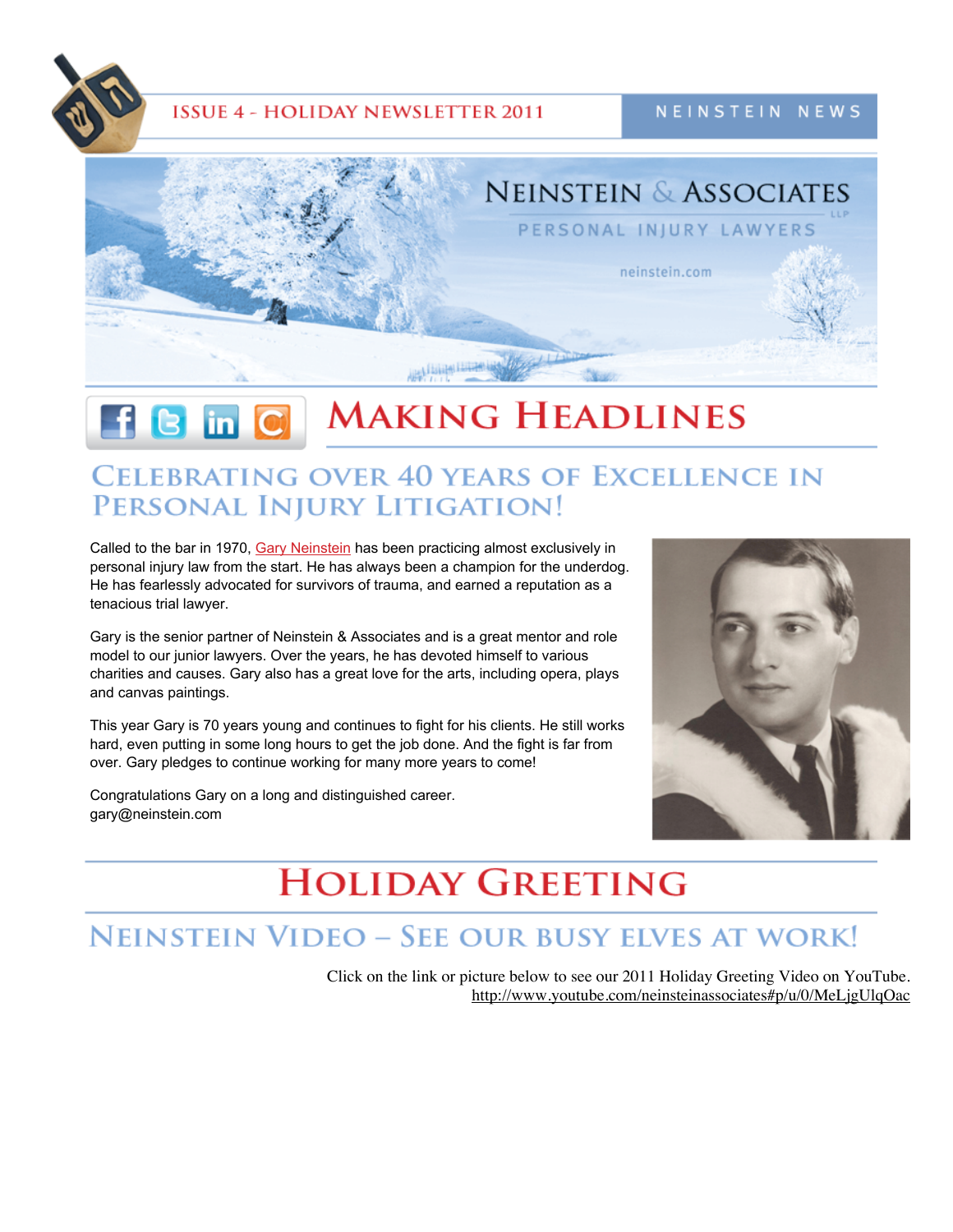

This year Neinstein & Associates is partnering up with St. Mikes again to bring you a new initiative that raises awareness to Acquired Brain Injury (ABI) Survivors. Our goal is to gather 500 Likes on FB. Every day until Dec 30th we will share with you facts on ABI to demonstrate how very important this cause is. Once we reach our goal we will donate an adjustable bed that is specific to ABI patients in the Trauma & Neurosurgery at St. Michael's Hospital. Please spread the word about our initiative and help us reach our goal! Share wide, Share often!